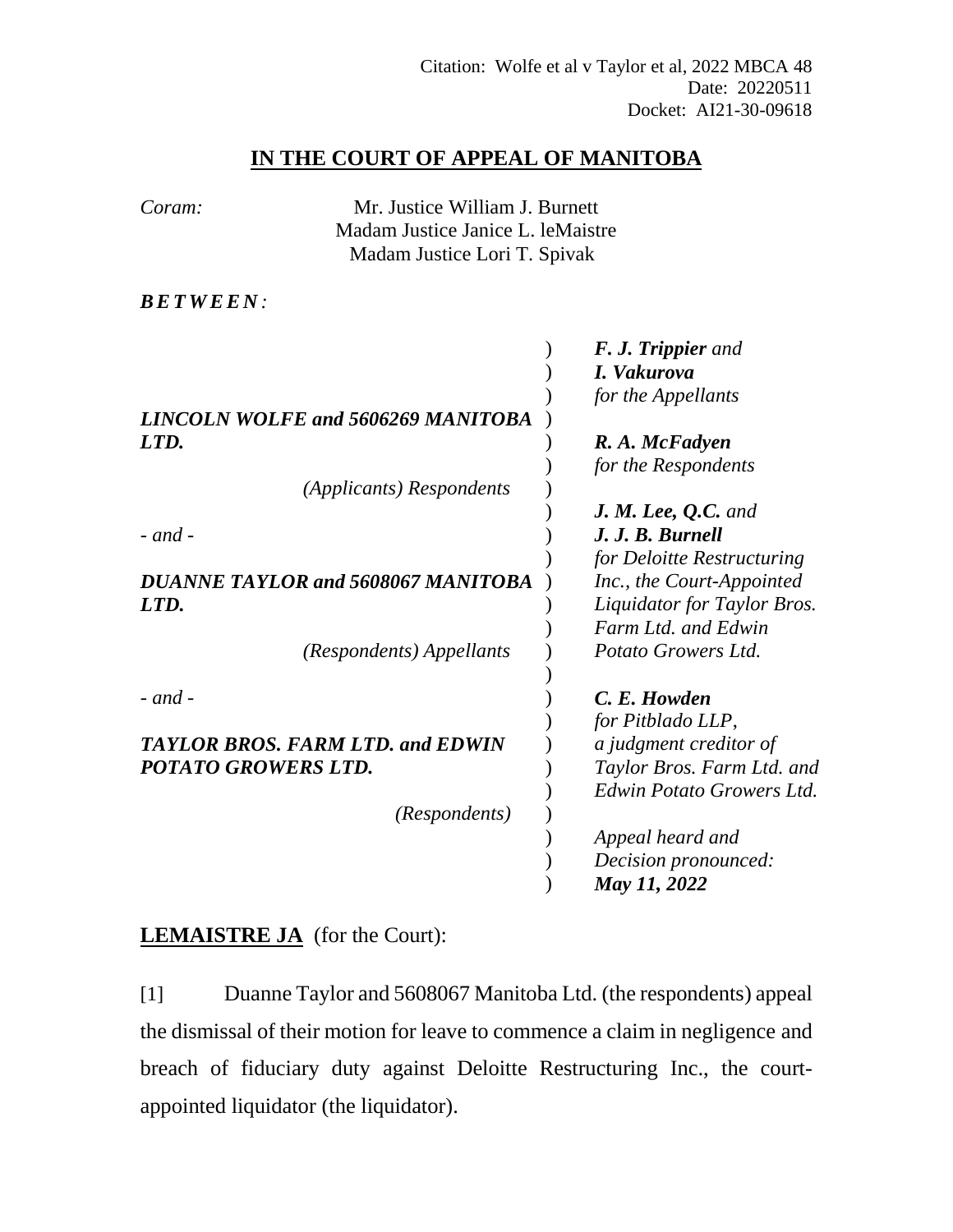[2] The history of the parties and the background to the liquidation proceedings are set out in 2020 MBCA 44 (*Wolfe*), and need not be repeated for the purposes of this appeal.

[3] Where the activities of a court-appointed receiver have been approved by the Court, the applicant must establish a strong prima facie case before leave to commence proceedings against the receiver will be granted (see *Bank of America Canada v Willann Investments Ltd*, 1993 CarswellOnt 249 at paras 7-9 (Ct J (Gen Div)) (*Willann*); and *Royal Bank of Canada v 6382330 Manitoba Ltd et al*, 2021 MBQB 72 at paras 6-9).

[4] In our view, the motion judge was correct when he concluded that this was the appropriate test on the leave motion. The record in this case supports his conclusion that he had "approved each step being impugned" in the proposed claim. Specifically, the motion judge found that he had previously addressed the respondents' assertions that the liquidator acted improperly by rejecting their offer to purchase as a result of their failure to meet the deposit requirement and by refusing their request for disclosure of confidential sales information. He also found that he had previously dealt with the respondents' allegation that the sales agreements entered into by the liquidator were improvident. We see no error in the motion judge's conclusions.

[5] The respondents have not established that they would have raised additional issues on the motion to approve the sales agreements if they had received the confidential sales information they requested prior to the motion. They have not identified any arguments that were not previously raised and we are not persuaded that, without the confidential sales information, they were unable to respond meaningfully to the issues.